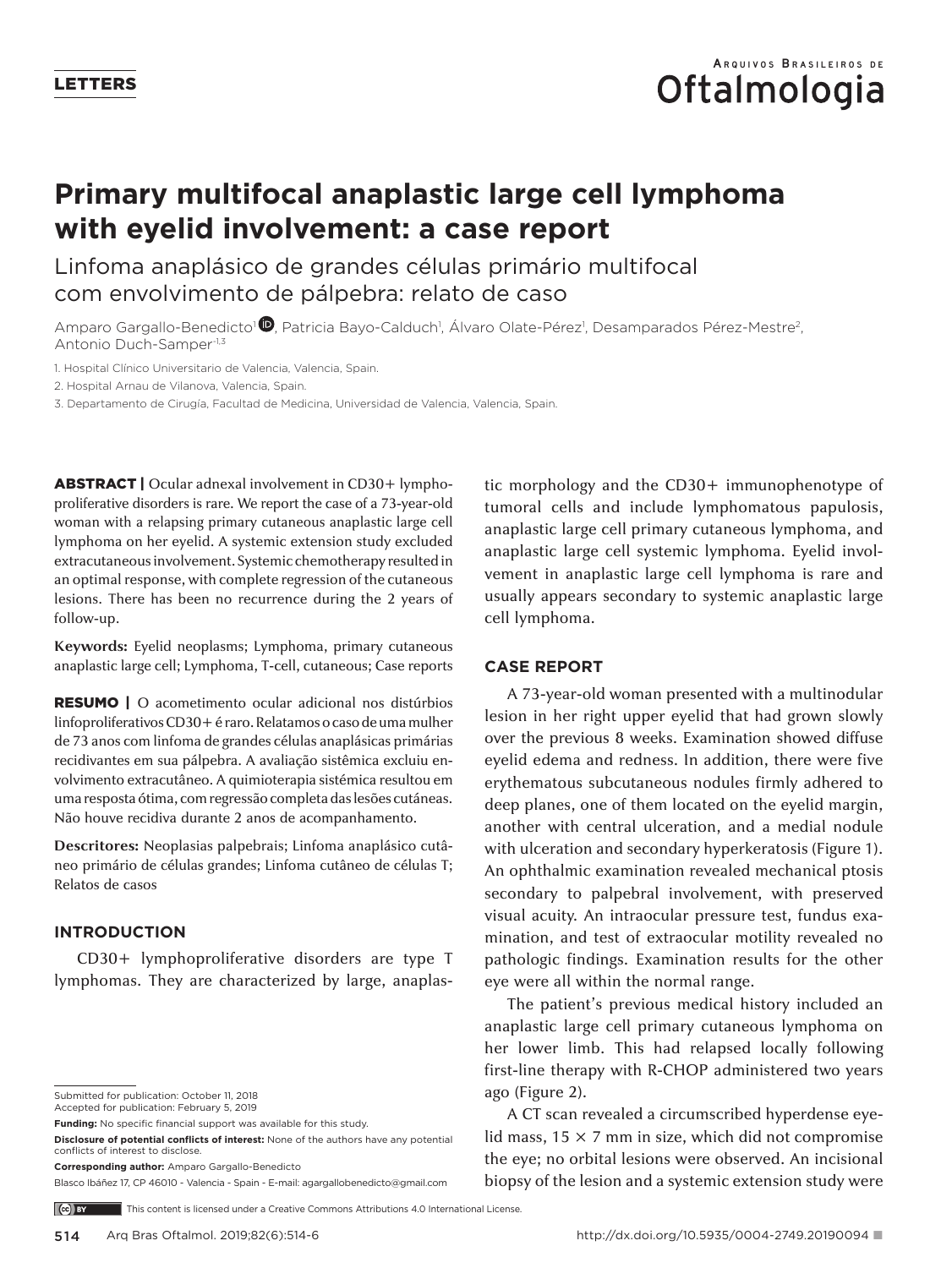

**Figure 1.** The multinodular lesion in the patient's upper eyelid, with ulceration and secondary hyperkeratosis.



**Figure 2.** Ulcerative lesions on the patient's lower limb.



**Figure 3.** Incisional biopsy, showing pseudoepitheliomatous epidermal hyperplasia and giant atypical cells with dermic tumoral infiltrate.

performed. The anatomopathological study revealed pseudoepitheliomatous epidermal hyperplasia associated with giant atypical cells and dermic tumoral infiltrate that was positive for CD30 and CD45 and negative for CD20, CD3, CD2, CD5, CD8, CD7, AE1/AE3, S100, EMA, and ALK (Figure 3). The systemic extension study ruled out extracutaneous involvement. The diagnosis was multifocal primary cutaneous large cell anaplastic lymphoma, with a TNM stage of T3aN0M0.

Second-line systemic chemotherapy (six cycles of navelbine and gemcitabine) achieved complete regression of the eyelid and limb lesions (Figure 4). After two years, the patient remains in complete remission.

## **DISCUSSION**

Lymphomas are the most common type of ocular adnexal neoplasia, affecting the conjunctiva, lacrimal gland, eyelids, and orbital tissues. Non-Hodgkin B lymphomas account for more than 90% of adnexal ocular lymphomas, whereas only 1%-2% exhibit the T immunophenotype $(1,2)$ . A great many studies have focused on the most common subtypes. In order of frequency, these are mucosa-associated lymphoid tissue lymphoma, follicular lymphoma, giant cell diffuse B lymphoma, and mantle cell lymphoma. Studies of the uncommon subtypes have been scarce and describe either small groups within larger series of B lymphomas or sporadic case reports. Because they are uncommon, adnexal lymphomas can be difficult to diagnose and manage<sup>(3)</sup>.

Because of the clinical presentation and the multinodular and ulcerative aspects of our patient's lesion, the differential diagnosis considered epidermoid carcinoma, Merkel cell carcinoma, sebaceous cell carcinoma, and even metastasis. Her previous history of anaplastic large cell primary cutaneous lymphoma suggested the possibility of a lymphoid tumor.



Figure 4. The eyelid after systemic chemotherapy, showing complete regression of the lesion.